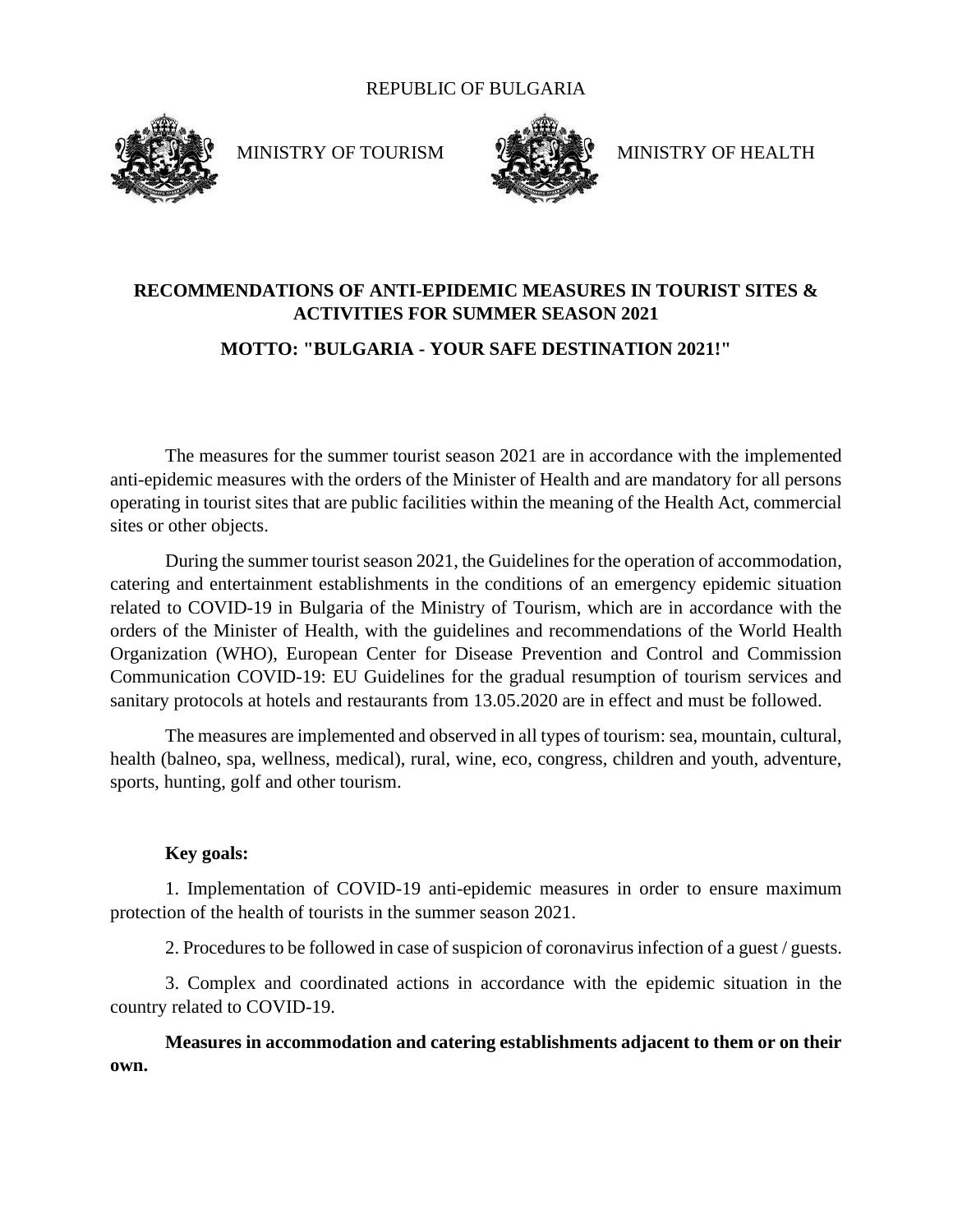$\checkmark$  All persons, when they are in indoor public places where citizens are served or have access, are obliged to have a protective face mask for single or multiple use, which is used in accordance with the recommendations in the Guidelines for the functioning of accommodation, catering and entertainment establishments during the COVID-19 pandemic in Bulgaria of the Ministry of Tourism and are in compliance with the orders of the Minister of Health. The guidelines are published on the institutional website of the Ministry of Tourism: <https://www.tourism.government.bg/kategorii/covid-19>

 $\checkmark$  Upon arrival, the flow of guests in the site is regulated and controlled, not mixing incoming and outgoing flow, not allowing crowds of tourists in one area and the requirement for a physical distance of 1.5 m.

 $\checkmark$  In a visible place, in front of the entrance of the site and at the reception, there are information boards (or otherwise) for the maximum number of guests who can stay in that part of site, hand hygiene, as well as for physical distance of at least 1.5 m.

We recommend not to allow more than 1 guest per 8 sq. meters, depending on the size of the reception area and reception. An exception is allowed for members of one family.

#### **Procedures in case of suspected coronavirus infection of a guest at the accommodation.**

 $\checkmark$  In case of suspicion of coronavirus infection of a guest, the guest is isolated in a predetermined room. The site is not quarantined, the orders of the Minister of Health and the prescriptions of the relevant Regional Health Inspection (RHI) are observed, which may introduce additional measures, restrictions and prohibitions depending on the epidemic situation in the site.

 $\checkmark$  The specific steps that the hotelier must follow in such case will have to be specified on the spot by the health authorities, according to the specific case.

The following actions are taken:

 $\checkmark$  Provide the guest with a disposable or reusable face mask. Separate them from other tourists and provide the opportunity to be examined by a doctor in a pre-determined room. Offer him a hand sanitizer to perform hand hygiene;

 $\checkmark$  Designate one person, not different employees, to take care of the guest (if necessary) who is ill until the arrival of the medical specialists. If possible, the person should have completed a vaccination course against COVID-19;

 $\checkmark$  The designated person should apply standard precautions, including hand hygiene and the use of personal protective equipment (disposable or reusable face mask and gloves);

 $\checkmark$  Strictly follow the instructions and recommendations of the doctor at the site or the medical specialists of the medical institution with which the site has a service contract, RHI or the Center for emergency medical care.

 $\checkmark$  Family hotels and guest houses have no obligation to have a service contract with a medical institution. They strictly follow the instructions of the Center for Emergency Medical Care regarding the patient and the recommendations of the RHI health inspectors regarding the contact persons and the anti-epidemic measures.

 $\checkmark$  After isolation / transportation of the guest, ventilation, cleaning and disinfection of the premises / places where he stayed must be performed.

## **IMPORTANT:**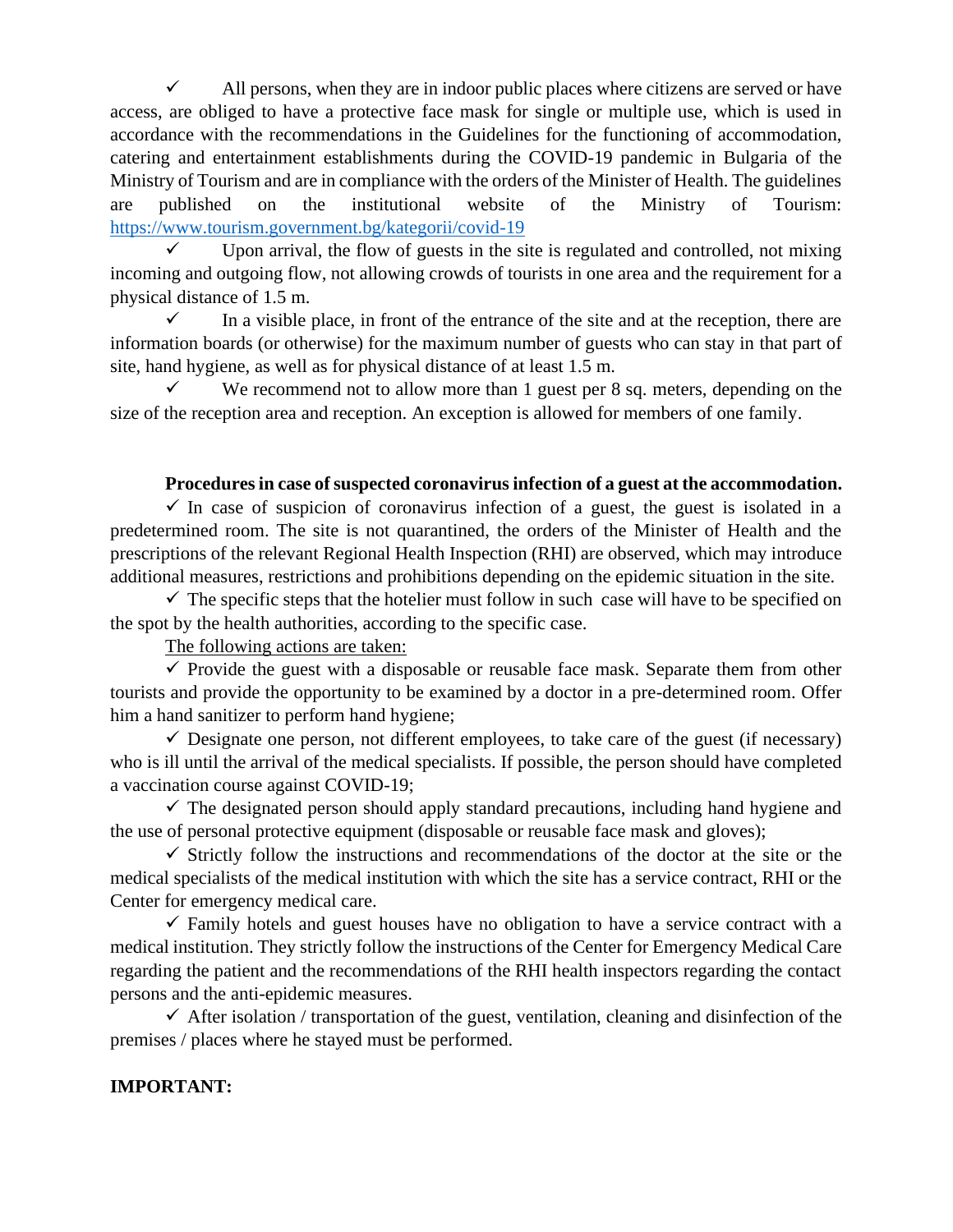**The following tourist sites are defined as quarantine accommodation of people, who have been in contact with a Covid -19 positive, on the territory of the districts of Dobrich, Varna and Burgas:**

**1. Villas Magnolia, Albena Resort, Balchik Municipality; 2. Hotel "Del Mar", Nessebar.**

## **Measures in case of transfer of tourists and in case of organized tourist packages with bus transport**

- $\checkmark$  The order in case of transfer of tourists and organized tourist packages with bus transportation is determined by the respective carrier in compliance with the anti-epidemic measures;
- $\checkmark$  The transfer of tourists, if possible, is carried out with open windows of the vehicle for ventilation;
- $\checkmark$  Stickers with the main anti-epidemic measures and for their observance are placed in the vehicle.

IMPORTANT: In the mountain resorts, where the gondola lifts, the chair lifts, etc. are implemented the instructions of the Ministry of Tourism for application of the anti-epidemic measures in the winter resorts during the winter season 2020/2021 are observed.

### **Measures for the use of guarded sea beaches**

#### **1.1.Free zones**

 $\checkmark$  Physical distance of at least 1.5 m between the individual beachgoers, unless they are from one family;

 $\checkmark$  Placing in a visible place information boards about the obligation to observe physical distance and to perform hand hygiene:

- For every 20 sq. m. it is allowed to accommodate 2 people or up to the number of members of 1 family.
- One (1) umbrella is allowed to use up to 2 people or up to the number of members of 1 family.

#### Sanitary and hygienic maintenance

 $\checkmark$  Place information boards with all precautionary measures and prohibitions in appropriate places in Bulgarian and at least in a foreign language

## **1.2. Paid zones**

 $\checkmark$  Physical distance of at least 1.5 m between the individual beachgoers, unless they are from one family;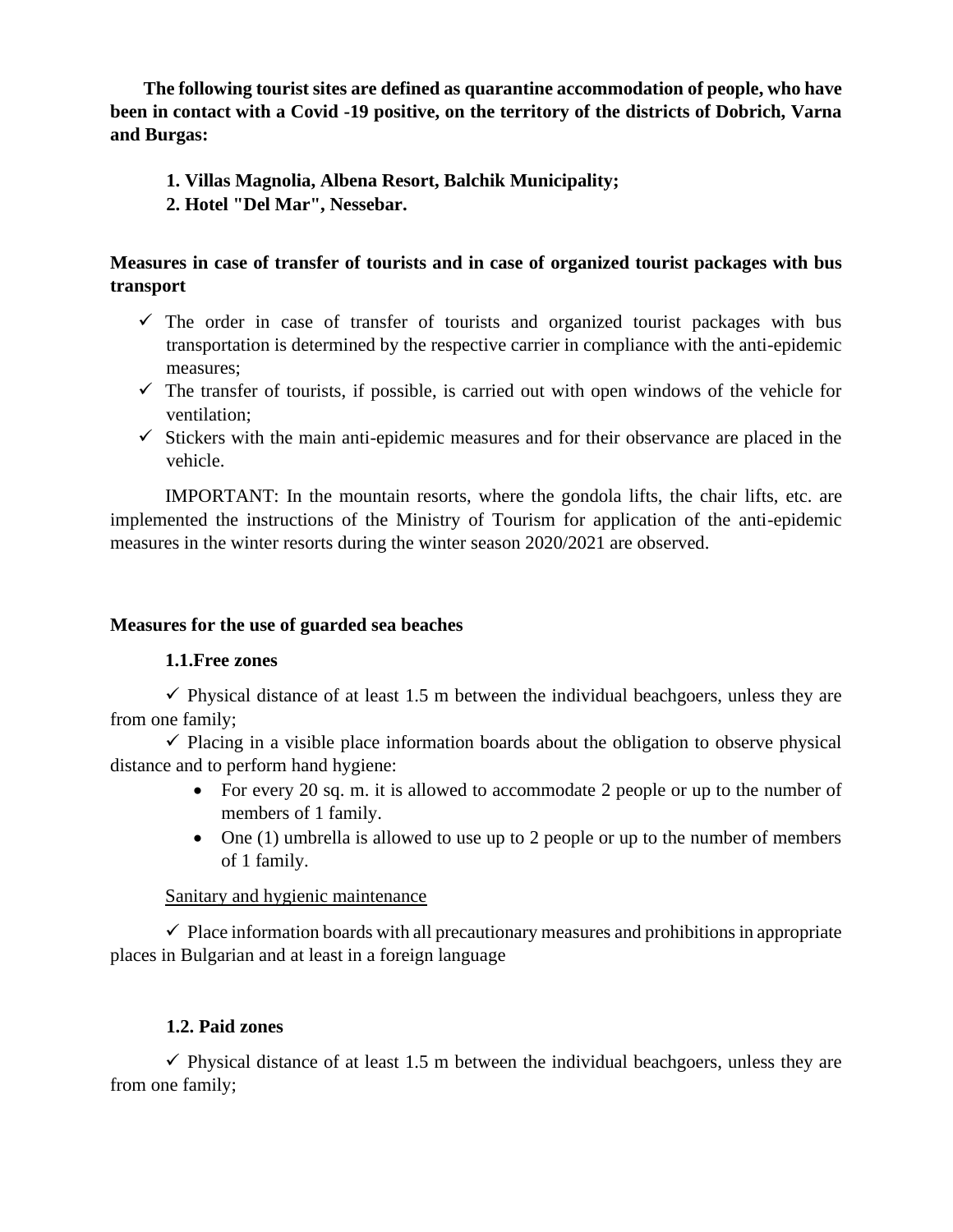$\checkmark$  Placing in a visible location information boards about the obligation to observe physical distance and to perform hand hygiene:

- Every 20 sq. m. it is allowed to place 1 umbrella, ie. in a minimum of 4 m .;
- One (1) umbrella is allowed to use up to 2 people or up to the number of members of 1 family;

 $\checkmark$  To provide an opportunity for card payment through a POS terminal device or online payment;

 $\checkmark$  The beach accessories provided against payment should allow wet cleaning and disinfection;

 $\checkmark$  The attendants should use hand sanitizer when serving customers directly;

## Accessories and equipment for water sports, sports and games

 $\checkmark$  Creating an organization for physical distance;

 $\checkmark$  Provide an opportunity for card payment through a POS terminal device or online payment;

 $\checkmark$  Surfaces and equipment that come into contact with the skin and mucous membranes should be cleaned and disinfected after each use;

 $\checkmark$  Service personnel should be insured and use hand sanitizer when serving customers directly.

## Toilets, showers and changing rooms

 $\checkmark$  The toilets must have detergent and hand sanitizer;

 $\checkmark$  Avoid crowding and to keep a distance - 1.5 meters;

 $\checkmark$  Carrying out disinfection with increased multiplicity of floors and surfaces in the bathrooms, showers and locker rooms.

## **Recommendations to tourists in accommodation establishments**

- $\checkmark$  Keep a distance of at least 1.5 m from anyone who is not a member of your family;
- $\checkmark$  Strictly follow the instructions on the information boards at the site;
- $\checkmark$  Follow the instructions of the staff;
- $\checkmark$  Keep in mind that your temperature can be measured when entering the site;
- $\checkmark$  Wear a proper face protection mask in all designated areas;

 $\checkmark$  Be sure to wear a mask anywhere indoors (lobbies, hallways, staircases, elevators, lobbies, etc.). An exception is made only during the consumption of food and beverages; An exception is allowed for children up to 6 years of age.

 $\checkmark$  If you do not have a face mask, contact staff to get a free one;

 $\checkmark$  Whenever possible, pay by card, online or other contactless way;

 $\checkmark$  Wash your hands often with soap and water and especially after contact or contact with surfaces or objects that may have been touched by another;

 $\checkmark$  Use hand sanitizer;

 $\checkmark$  Use mainly personal protective equipment for single use.

## **Recommendations for tourists in food establishments**